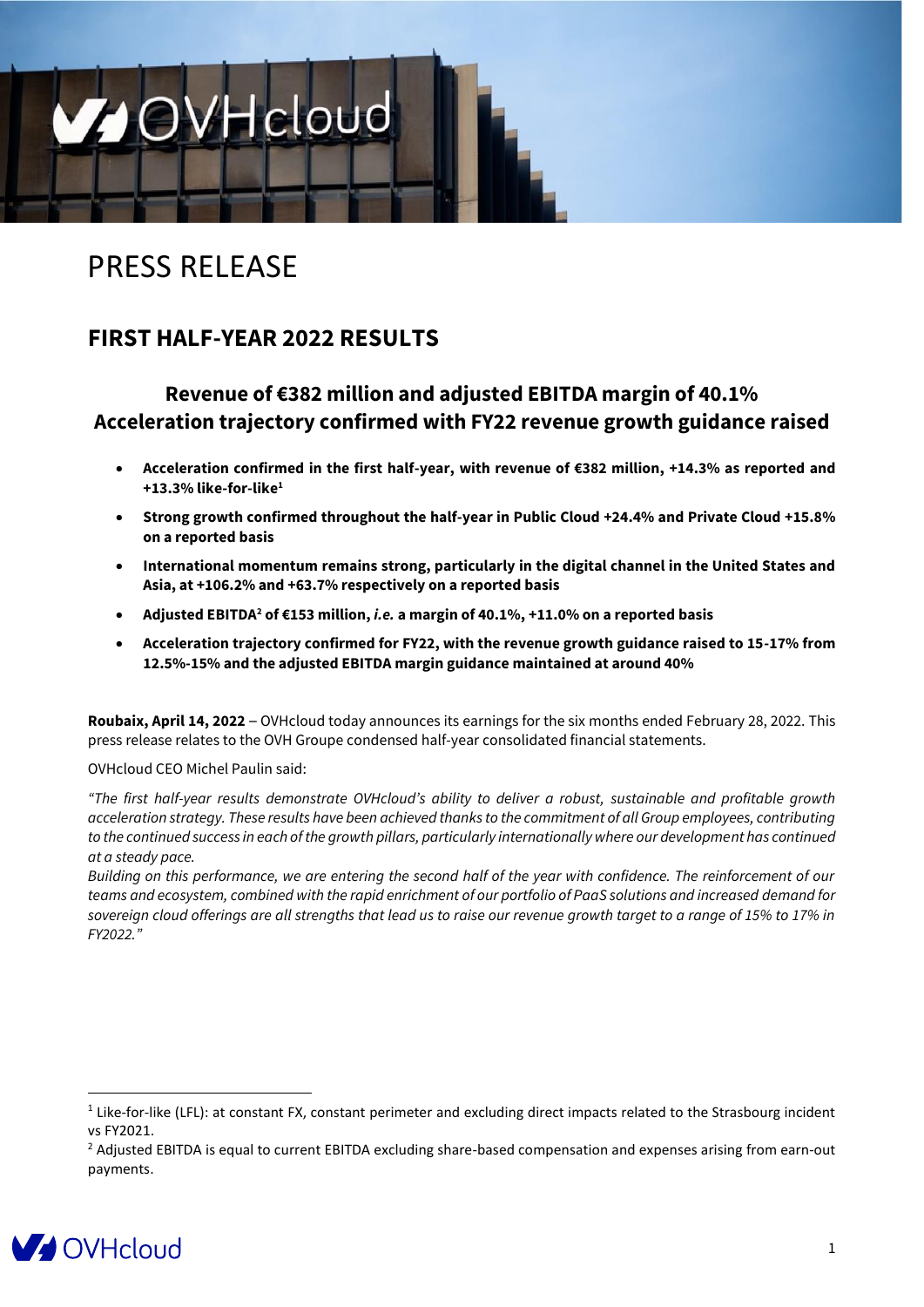## **Key figures**

| (millions of euros)              | First half-year<br>2021 | First half-year<br>2022 | Change $(\%)$ | Change (%) like-<br>for-like $(3)$ |
|----------------------------------|-------------------------|-------------------------|---------------|------------------------------------|
| <b>Revenue</b>                   | 334                     | 382                     | 14.3%         | 13.3%                              |
| <b>Current EBITDA</b>            | 135                     | 128                     | $(5.2\%)$     | $(4.8\%)$                          |
| Current EBITDA margin            | 40.5%                   | 33.6%                   |               |                                    |
| <b>Adjusted EBITDA</b>           | 138                     | 153                     | 11.0%         | 11.1%                              |
| Adjusted EBITDA margin           | 41.3%                   | 40.1%                   |               |                                    |
| <b>Cash flow from operations</b> | 137                     | 127                     |               |                                    |
| <b>Recurring Capex</b>           | (70)                    | (69)                    |               |                                    |
| <b>Growth Capex</b>              | (86)                    | (156)                   |               |                                    |

#### **First half-year 2022 revenue of €382 million, up 13.3% like-for-like<sup>3</sup>**

OVHcloud consolidated revenue reached €382 million in the first half of 2022, up 14.3% compared to the first half of 2021 on a reported basis and up 13.3% on a like-for-like basis, at constant exchange rates and perimeter and excluding the direct impacts of the Strasbourg incident. The first half-year performance confirms the Group's acceleration trajectory. Growth is driven by continuous improvement in ARPAC and a limited customer portfolio erosion. OVHcloud's ability to grow with its customers results in a net revenue retention rate of 112% in the first halfyear of 2022. On a like-for-like basis the rate reaches 111%, reflecting a steady improvement since last year.

This first half of 2022 demonstrates the success of the strategy implemented by OVHcloud, driven by the continued solid commercial momentum (major companies, ministries and public entities, fintechs, etc.), a sovereign offer showing positive results, continued sustained international demand, as well as continuous strengthening of the Group's ecosystem. OVHcloud recorded double-digit growth in sales with its more than 850 global and local partners. The success of this ecosystem is also confirmed with start-ups, with more than 300 new start-ups integrated into the programme during the first half of the year.

The positive momentum of this first half-year is also reflected in the shift of the business mix towards Public Cloud and Private Cloud, and in the growing share of international business in the Group's revenue, reaching 50.3% over the first six months of the year.

With 71 IaaS and PaaS solutions in the first half-year of 2022 and a target of more than 80 solutions by the end of FY22, OVHcloud continues to enrich its portfolio of solutions in close interaction with its customers in order to offer them the solutions that best meet their needs.

#### **Situation in Ukraine**

In the deteriorated geopolitical context between Russia and Ukraine, the Group is constantly monitoring its activities in Russia, Belarus and Ukraine.

The Group also clarifies that:

- revenue generated in Russia, Belarus and Ukraine represented approximately 1.5% of Group revenue for the six months ended 28 February 2022; the Group has no employees in any of these countries;
- the Group has no service providers (individuals) based in Ukraine;

<sup>&</sup>lt;sup>3</sup> Like-for-like (LFL): at constant FX, constant scope of consolidation and excluding direct impacts related to the Strasbourg incident vs FY2021.

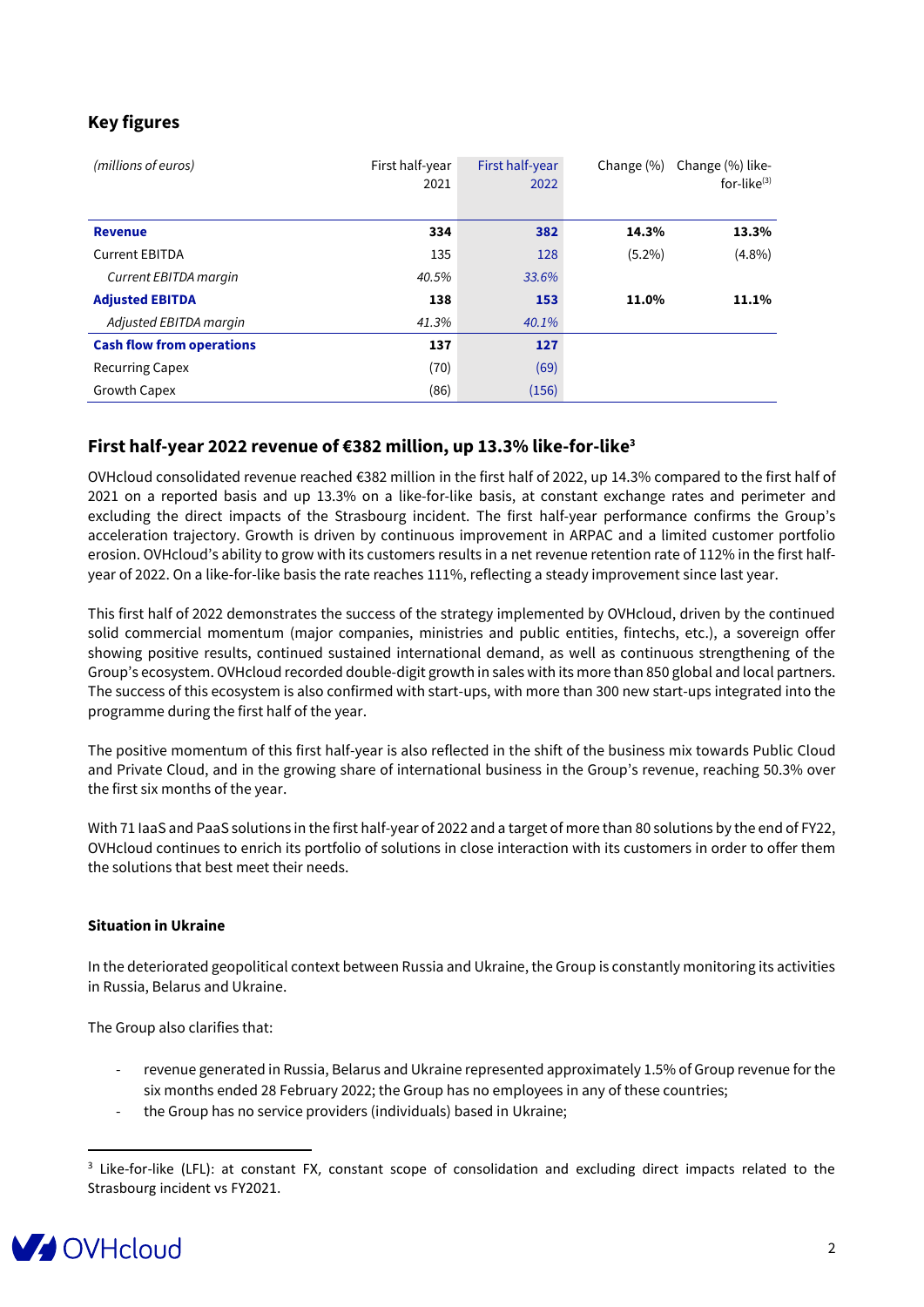- it does not have any infrastructures in those three countries;
- it does not at this stage identify any material recovery risk of the receivables due as at 28 February
- its indirect exposure is limited, both on energy costs, which are almost fully hedged at fixed price for calendar year 2022 and partly for 2023, and on the potential supply chain tension, mitigated by OVHcloud's vertically integrated model.

#### **Revenue by product segment**

| (millions of euros)  | First half-year<br>2021 | First half-year<br>2022 | Change $(% )$ | Change (%) like-<br>for-like |
|----------------------|-------------------------|-------------------------|---------------|------------------------------|
| Private Cloud        | 201                     | 233                     | 15.8%         | 14.7%                        |
| <b>Public Cloud</b>  | 48                      | 60                      | 24.4%         | 21.0%                        |
| Web Cloud & Other    | 86                      | 90                      | 4.9%          | 5.3%                         |
| <b>Total Revenue</b> | 334                     | 382                     | 14.3%         | 13.3%                        |

**Private Cloud**, which includes Bare Metal and Hosted Private Cloud, achieved revenue of €233 million in the first halfyear, representing growth of +15.8% on a reported basis and +14.7% on a like-for-like basis after a second quarter up +17.0% on a reported basis and +15.0% like-for-like, confirming the momentum of the start of the year. The strong growth in the segment over the half-year reflects a continuous increase in ARPAC as well as good performance in the United States and Asia, particularly in the "Digital" customer channel. On a reported basis for the half-year, revenue includes an impact of €1.7 million in respect of commercial gestures relating to the Strasbourg incident.

**Public Cloud** continued its strong growth throughout the half-year, achieving revenue of €60 million over the period, reflecting growth of +24.4% on a reported basis and +21.0% on a like-for-like basis. In the second quarter, growth was +23.9% on a reported basis and +20.0% on a like-for-like basis. Public Cloud benefited from strong growth in ARPAC, reflecting the success of the upsell and cross-sell efforts. Both beta and recently released (General Availability) PaaS services continue to show encouraging signs of adoption by our customers. The strengthening of the offer, with 71 IaaS and PaaS services at the end of February, gives OVHcloud customers access to comprehensive services, as close as possible to their needs. On a reported basis for the half-year, revenue includes an impact of €0.9 million in respect of commercial gestures relating to the Strasbourg incident.

Over the first six months of the year, **Web Cloud & Other** segment grew by +4.9% on a reported basis and +5.3% on a like-for-like basis compared to the previous year. In the second quarter, growth was +3.6% on a reported basis and +3.9% on a like-for-like basis. This performance includes double-digit growth in the Enterprise segment, which includes partners and resellers. On a reported basis for the half-year, revenue includes an impact of €0.3 million in respect of commercial gestures relating to the Strasbourg incident.

#### **Revenue by geographic region**

| (millions of euros)       | First half-year<br>2021 | First half-year<br>2022 | Change (%) | Change (%) like-<br>for-like |
|---------------------------|-------------------------|-------------------------|------------|------------------------------|
| France                    | 176                     | 190                     | 7.9%       | 8.8%                         |
| Europe (excluding France) | 98                      | 109                     | 11.6%      | 11.6%                        |
| Rest of the world         | 60                      | 83                      | 37.4%      | 27.9%                        |
| <b>Total Revenue</b>      | 334                     | 382                     | 14.3%      | 13.3%                        |

Revenue growth in **France** includes double-digit growth in Private Cloud and Public Cloud, notably thanks to the Enterprise channel, which includes sales made with our partners. The Enterprise channel also performed well in the Web Cloud & Other segment. Revenue growth also reflects the significant relative weight of this last segment, as well

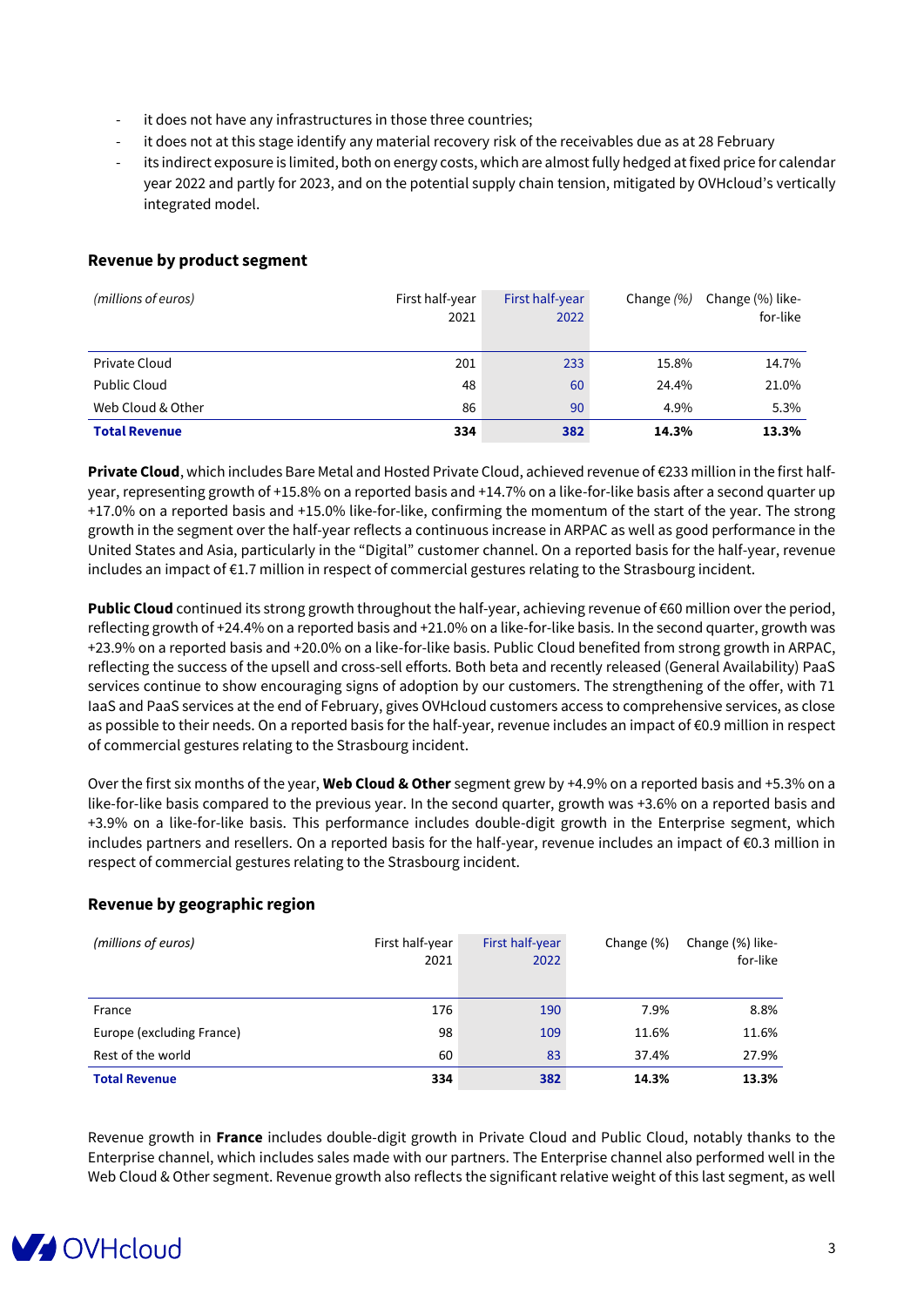as the impact of the Strasbourg fire, to which France had a greater exposure than the other regions. On a like-for-like basis, revenue growth in France was +8.8%.

In **Europe (excluding France)**, revenue growth from Private Cloud and Public Cloud was largely the result of the same trends as those observed in France and benefited from the impact of the implementation of dedicated regional sales teams.

In the **Rest of the world**, the United States and Asia continued to grow with respectively +84.0% and +36.9% on a reported basis and +75.9% and +30.5% on a like-for-like basis. The "digital" customer channel continued its excellent performance with growth in the United States of +106.2% on a reported basis and +96.9% on a like-for-like basis. This performance was also reflected in Asia, with growth of +63.7% on a reported basis and +56.6% like-for-like. This sustained growth illustrates the success of OVHcloud's expansion strategy in these two regions.

| (millions of euros)          | First half-year<br>2021 | First half-year<br>2022 | Change $(%)$ | Change (%) like-<br>for-like |
|------------------------------|-------------------------|-------------------------|--------------|------------------------------|
| Private Cloud                | 82                      | 76                      | $(6.3\%)$    | $(6.4\%)$                    |
| Public Cloud                 | 25                      | 26                      | 6.1%         | 6.8%                         |
| Web Cloud & Other            | 29                      | 25                      | $(11.9\%)$   | $(10.8\%)$                   |
| <b>Total Current EBITDA</b>  | 135                     | 128                     | $(5.2\%)$    | $(4.8\%)$                    |
| Private Cloud                | 83                      | 92                      | 10.2%        | 9.8%                         |
| <b>Public Cloud</b>          | 25                      | 30                      | 19.9%        | 20.3%                        |
| Web Cloud & Others           | 29                      | 31                      | 5.6%         | 6.7%                         |
| <b>Total Adjusted EBITDA</b> | 138                     | 153                     | 11.0%        | 11.1%                        |

## **Adjusted EBITDA of €153 million, up 11.0% giving a margin of 40.1%**

Current EBITDA for the first half of FY22 was €128 million, while adjusted EBITDA<sup>4</sup>, the Group's primary alternative performance indicator, came to €153 million, up 11.1% like-for-like, giving an adjusted EBITDA margin of 40.1%.

### **Operating income**

The Group posted an operating loss of  $\epsilon$ 21 million for first half of 2022, compared to operating income of  $\epsilon$ 20 million for the first half of 2021. The impact of the IPO, recent acquisition earn-outs and the Strasbourg fire amounted to  $\epsilon$ 41 million in the first half of FY22, including €21 million share-based payments, €8 million IPO fees, €4 million earn-out payment, €3 million from Strasbourg incident-related commercial gestures, €3 million accelerated depreciation of damaged servers in Strasbourg and €2 million from insurance premium.

#### **Net income**

OVHcloud recorded a net loss of €26 million, compared to a net loss of €7 million in H1 FY21, also reflecting the above impacts.

<sup>4</sup> Adjusted EBITDA is equal to current EBITDA excluding share-based compensation and expenses arising from earn-out payments.

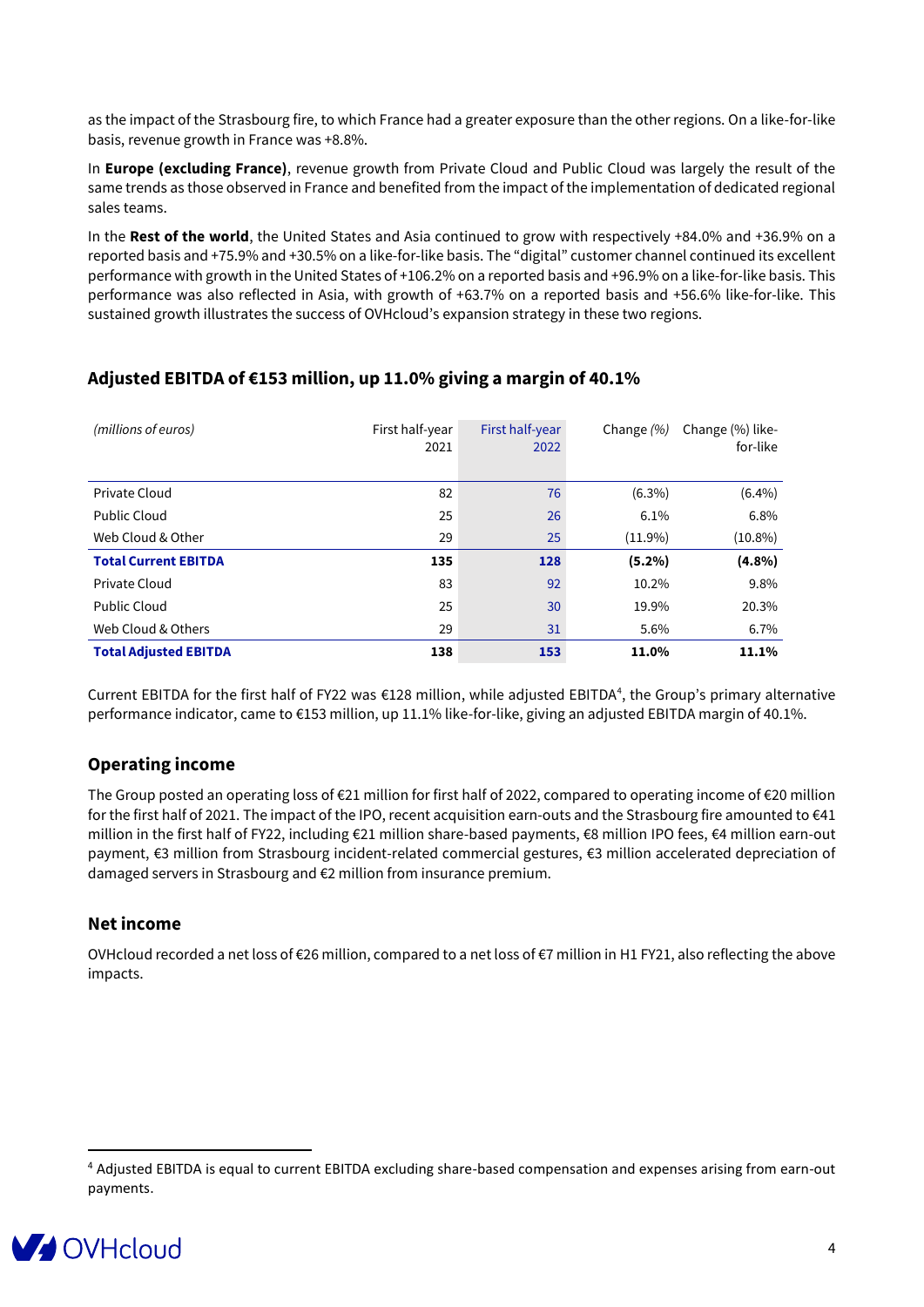### **Cash flow**

| (millions of euros)                             | First half-year<br>2021 | First half-year<br>2022 |
|-------------------------------------------------|-------------------------|-------------------------|
| Cash flow from operations                       | 137                     | 127                     |
| Change in operating working capital requirement | 0                       | 26                      |
| Tax paid                                        | (2)                     | (7)                     |
| <b>Net cash flows from operating activities</b> | 135                     | 146                     |
| Recurring Capex <sup>5</sup>                    | (70)                    | (69)                    |
| Growth Capex <sup>6</sup>                       | (86)                    | (156)                   |
| M&A and other                                   | 0                       | 0                       |
| Net cash flows used in investing activities     | (157)                   | (226)                   |
| Net cash flows from financing activities        | (43)                    | 124                     |

Cash flow from operations totalled €127 million in H1 FY22 compared to €137 million in H1 FY21.

Cash flows from operating activities totalled €146 million in the first half of 2022. Change in working capital includes the vendor-related impact of components build-up early in the semester as a precaution, a one-off €58 million lumpsum insurance payment received in September 2021 for damage caused by the Strasbourg fire, plus €6 million in charges related to share-based payments.

Capital expenditure (purchases of property, plant and equipment and intangible assets net of disposals) amounted to €226 million in the first half of 2022, compared to €157 million the previous year. Those amounts include:

- €69 million in recurring capex, representing 18% of H1 FY22 revenue;
- €156 million in growth capex, representing 41% of H1 FY22 revenue. The increase versus H1 FY21 is mainly due to the acquisition of additional IPv4 addresses (€17 million) and to the build-up of additional precautionary components inventories<sup>7</sup> to offset possible shortages.

#### **Net debt and leverage**

As of February 28, 2022, OVHcloud net financial debt stood at €446 million, including €46 million in IFRS 16 lease liabilities. The ratio of net financial debt to adjusted LTM<sup>8</sup> EBITDA was 1.46x.

Following the successful IPO and the related capital increase in October 2021, the Group posted shareholders' equity of €458 million as of February 28, 2022, bringing gearing down at 1.0x.

On September 24, 2021, OVHcloud entered into a new debt facility agreement with a pool of banks for a €920 million unsecured refinancing package. The facilities include a €500 million term loan and a €420 million revolving credit facility.

The €500 million term loan was used to repay in full the amounts outstanding under the pre-existing Senior Facilities Agreement (term loan and revolving credit facility) and the remaining Euro Private Placement (Euro PP) bonds on October 25, 2021. As of today, the new RCF is undrawn.

<sup>&</sup>lt;sup>8</sup> Last Twelve Months: adjusted EBITDA over the past 12 consecutive months



<sup>5</sup> Recurring Capital Expenditures (Capex) reflects the capital expenditures needed to maintain the revenues generated during a given period for the following period.

 $6$  Growth Capital Expenditures (Capex) represents all capital expenditures other than recurring capital expenditures.

 $7$  Components intended for the installation in servers that the Group builds are recorded as fixed assets in progress, in accordance with IFRS.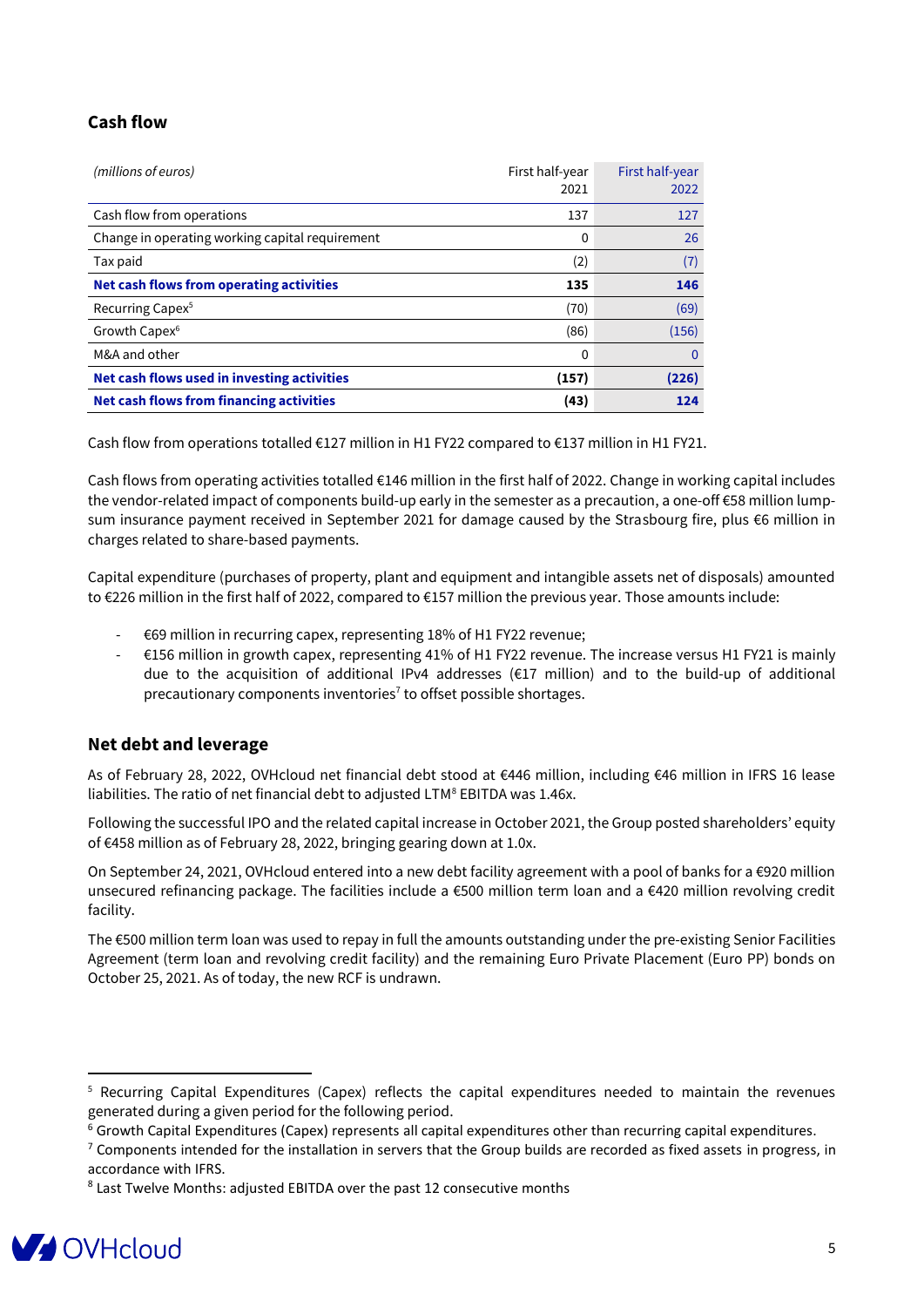## **OUTLOOK**

The first half-year demonstrates the Group's ability to implement its strategic plan and confirms its growth acceleration trajectory.

#### **FY22 outlook**

On the basis of the growth recorded in the first half-year and sustained commercial momentum, OVHcloud is raising its revenue growth target and now anticipates growth between 15% and 17%, compared to the range of 12.5 to 15% reported in the first quarter.

The Group is maintaining its other targets, namely:

- adjusted EBITDA margin<sup>9</sup> of around 40%
- recurring capex between 16% and 20% of revenue and growth capex between 30% and 34%<sup>10</sup> of revenue

These objectives assume minimal revenue in Ukraine, Russia and Belarus in the second half of FY22.

Q3 current trading is consistent with FY22 annual guidance.

#### **Medium-term outlook confirmed**

The Group reiterates its medium-term financial guidance and aims to achieve the following by 2025:

- organic revenue growth accelerating toward mid-twenties by FY25 driven by a shift in business mix, the deployment of the "Move to PaaS" strategy, international expansion, the market shift to hybrid- and multicloud and the focus on data sovereignty
- adjusted EBITDA margin in line with FY20 by partly reinvesting economies of scale savings mainly achieved through better absorption of fixed costs over the period
- similarly, growth capital expenditure as a percentage of revenue is expected to remain between 30% and 34%, while recurring capital expenditure as a percentage of revenue should decrease to 14-16% in line with productivity improvements

#### \*\*\*\*\*\*\*\*\*\*\*\*\*\*

On April 13, 2022, the OVHcloud Board of Directors reviewed and approved the Group consolidated financial statements for the six months ended February 28, 2022. Audit procedures are completed, and audit reports are available in the half-year financial report. The consolidated financial statements may be viewed on the [corporate.ovhcloud.com](https://corporate.ovhcloud.com/) website in the Investor Relations section.

<sup>&</sup>lt;sup>10</sup> Excluding the acquisition of additional IPv4 addresses.



<sup>9</sup> Adjusted EBITDA is equal to current EBITDA excluding share-based compensation and expenses arising from earn-out payments.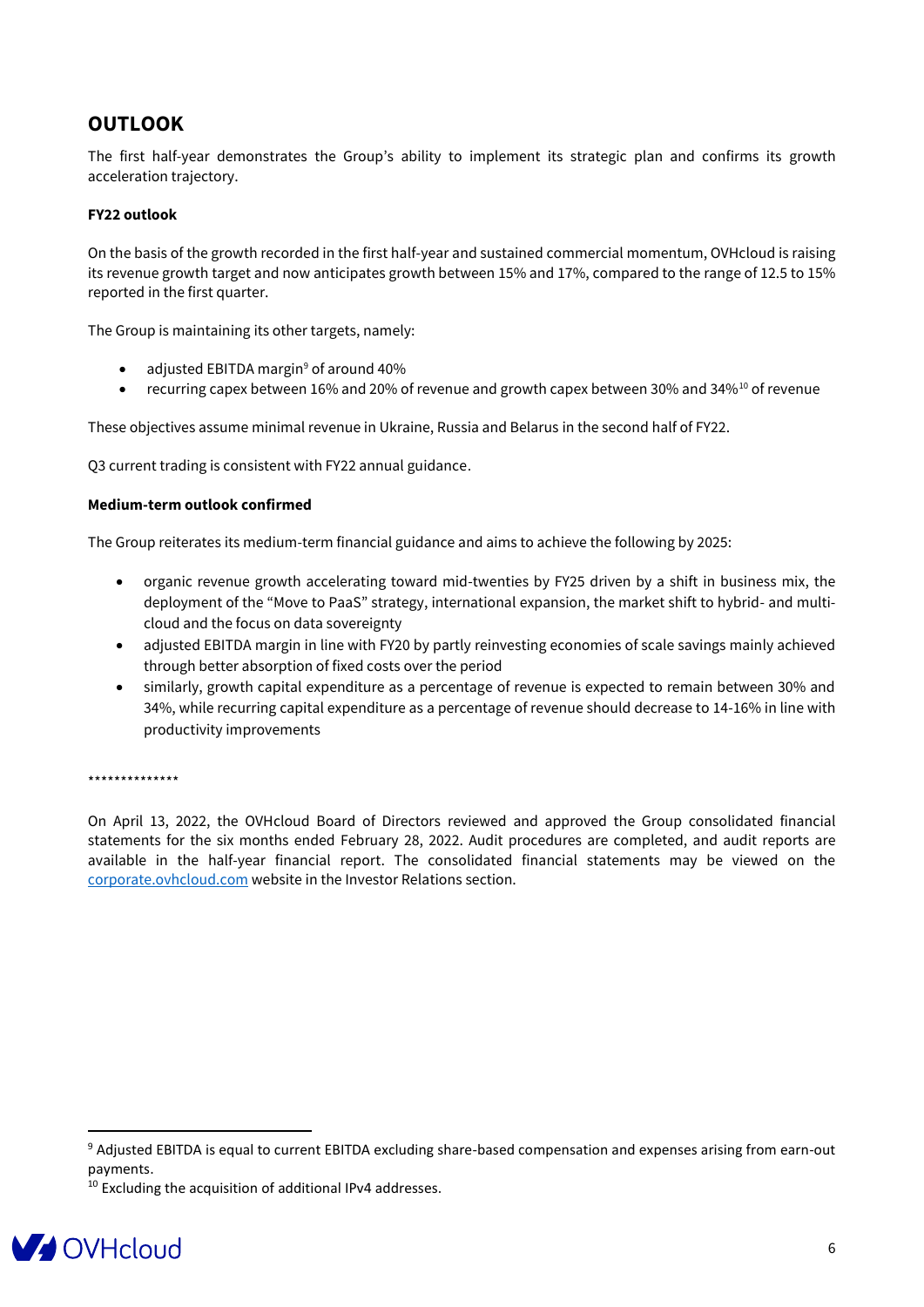## **CALENDAR**

June 30, 2022: third-quarter FY22 revenue

#### **About OVHcloud**

OVHcloud is a global player and Europe's leading cloud provider operating over 400,000 servers within 33 data centres across four continents. For over 20 years, the Group has relied on an integrated model that provides complete control of its value chain: from the design of its servers, to the construction and management of its data centres, including the orchestration of its fibre-optic network. This unique approach allows it to independently cover all the uses of its 1.6 million customers in more than 140 countries. OVHcloud now offers latest generation solutions combining performance, price predictability and total sovereignty over their data to support their growth in complete freedom.

## **CONTACTS**

**Marie Vaillaud Marisa Baldo** Communications and PR Manager Head of Financial Communications [media@ovhcloud.com](mailto:marie.vaillaud@ovhcloud.com) investor.relations@ovhcloud.com + 33 (0)6 49 32 74 02 + 33 (0)6 62 75 63 04

#### **Media relations Investor relations**

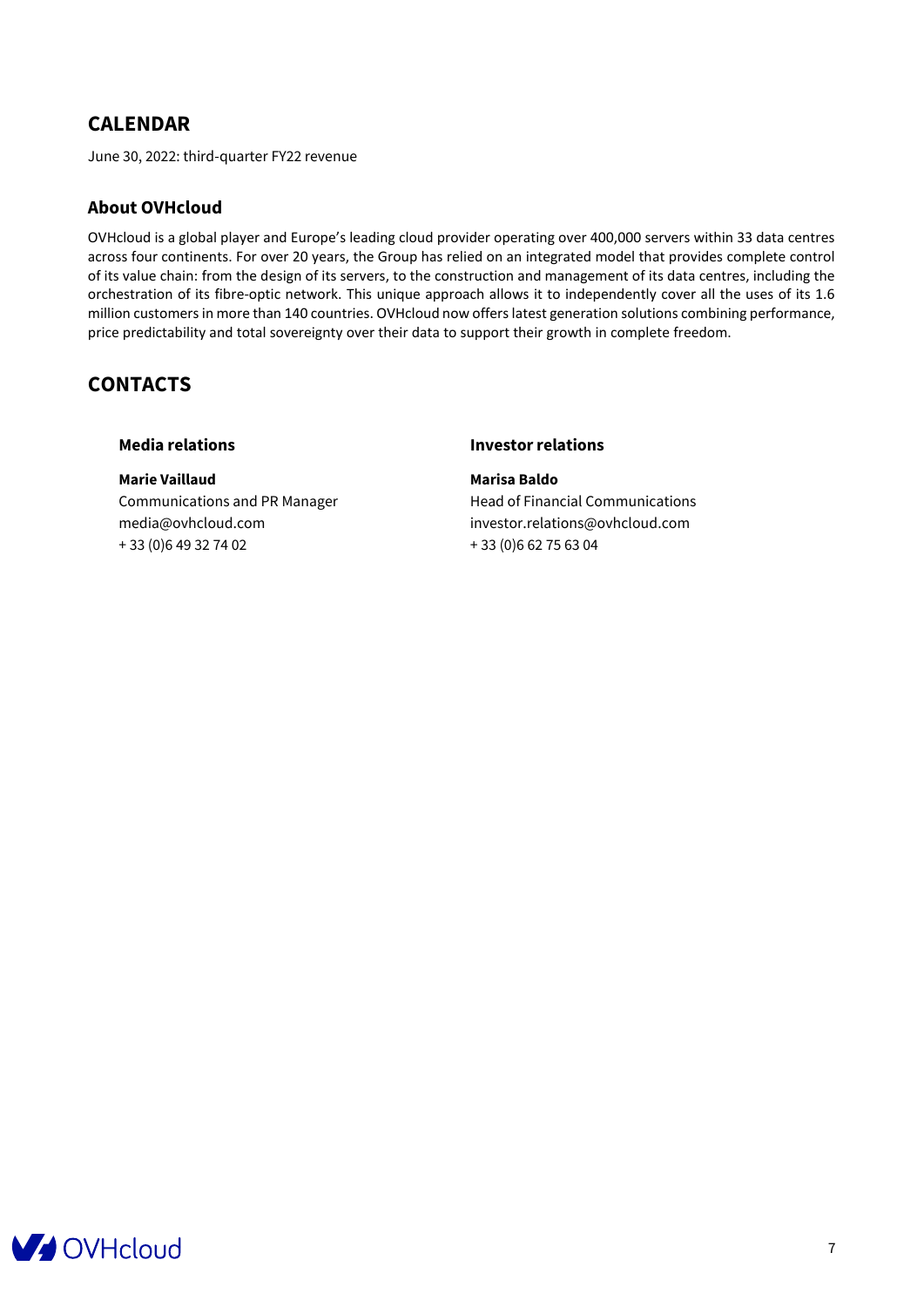## **DISCLAIMERS**

This press release contains forward-looking statements that involve risks and uncertainties, including references, concerning the Group's expected growth and profitability in the future which may significantly impact the expected performance indicated in the forward-looking statements. These risks and uncertainties are linked to factors out of the control of the Company and not precisely estimated, such as market conditions or competitors' behaviours. Any forward-looking statements made in this press release are statements about OVHcloud's beliefs and expectations and should be evaluated as such.

Forward-looking statements include statements that may relate to OVHcloud's plans, objectives, strategies, goals, future events, future revenues or performance, and other information that is not historical information. Actual events or results may differ from those described in this press release due to a number of risks and uncertainties that are described within the 2021 Universal Registration Document, filed with the French Financial Markets Authority (Autorité des marchés financiers – AMF) on December 16, 2021 under the number R.21-067.

All amounts are presented in € million without decimal. This may in certain circumstances lead to non-material differences between the sum of the figures and the subtotals that appear in the tables. OVHcloud does not undertake, and specifically disclaims, any obligation or responsibility to update or amend any of the information above except as otherwise required by law.

This press release is disseminated for information purposes only and does not constitute an offer to purchase or sell, or a solicitation of an offer to sell or to purchase, any securities.

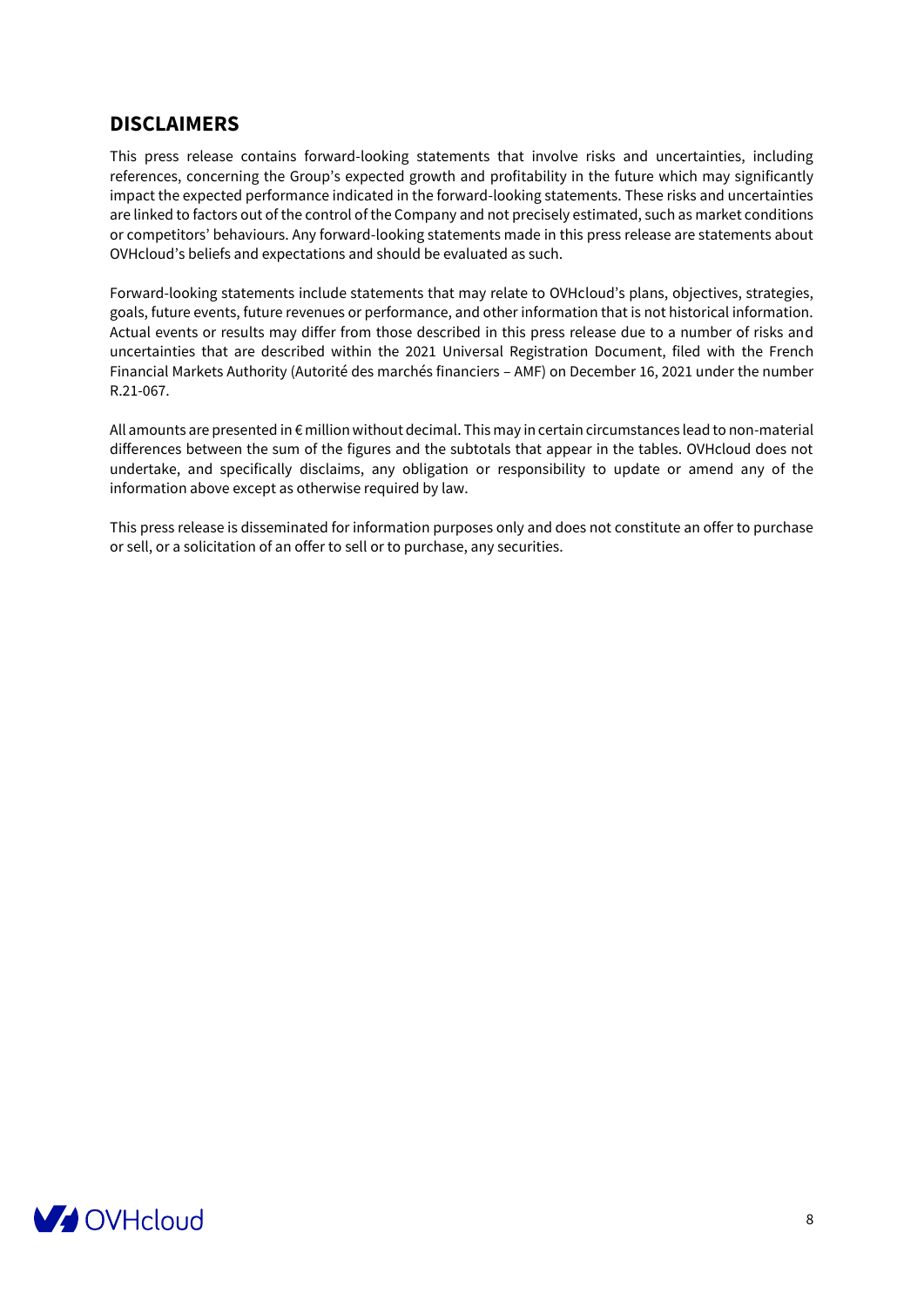## **APPENDIX**

#### **Glossary**

**Like-for-like** is calculated at constant exchange rates, constant perimeter and excluding Strasbourg direct impacts. Perimeter adjustments correspond to M&A.

The net**revenue retention rate** for any period is equal to the percentage calculated by dividing (i) the revenue generated in such period from customers that were present during the same period of the previous year, by (ii) the revenue generated from all customers in that previous year period. When the revenue retention rate exceeds 100%, it means that revenues from the relevant customers increased from the relevant period in the previous year to the same period in the current year, in excess of the revenue lost due to churn.

**ARPAC (Average revenues per active customer)** represents the revenues recorded in a given period from a given customer group, divided by the average number of customers from that group in that period (the average number of customers is determined on the same basis as in determining net customer acquisitions). ARPAC increases as customers in a given group spend more on OVHcloud services. It can also increase due to a change in mix, as an increase (or decrease) in the proportion of high-spending customers would increase (or decrease) ARPAC, irrespective of whether total revenues from the relevant customer group increase.

**Current EBITDA** is equal to revenues less the sum of personnel costs and other operating expenses (and excluding depreciation and amortisation charges, as well as items that are classified as "other non-current operating income and expenses").

**Adjusted EBITDA** is equal to current EBITDA excluding share-based compensation and expenses resulting from the payment of earn-outs from its adjusted EBITDA.

**Recurring Capital Expenditures (Capex)** reflects the capital expenditures needed to maintain the revenues generated during a given period for the following period.

**Growth Capital Expenditures (Capex)** represents all capital expenditures other than recurring capital expenditures.

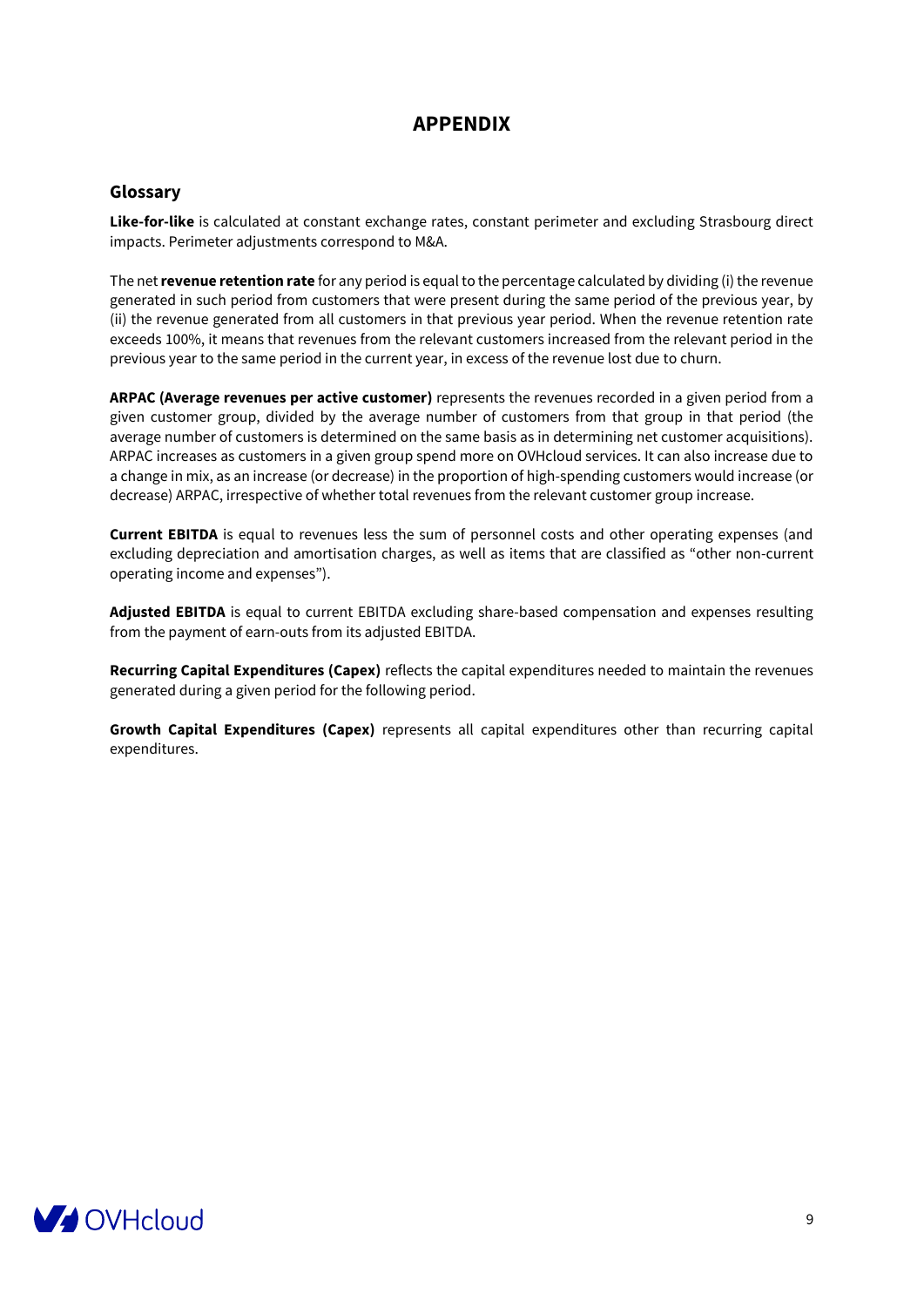## **Revenue by Segment and Geography**

| In $\epsilon$ million - by segment      | Q1 FY21                  | Q2 FY21                  | <b>H1 FY21</b>                  | Q1 FY22             | Q2 FY22             | <b>H1 FY22</b>             |
|-----------------------------------------|--------------------------|--------------------------|---------------------------------|---------------------|---------------------|----------------------------|
| <b>Private Cloud</b>                    | 98.8                     | 102.0                    | 200.8                           | 113.3               | 119.3               | 232.6                      |
| Public Cloud                            | 23.2                     | 24.7                     | 47.9                            | 29.0                | 30.6                | 59.6                       |
| Web Cloud & Other                       | 42.3                     | 43.3                     | 85.6                            | 44.9                | 44.9                | 89.8                       |
| <b>Total Revenue</b>                    | 164.3                    | 170.0                    | 334.3                           | 187.2               | 194.8               | 382.0                      |
|                                         |                          |                          |                                 |                     |                     |                            |
| Growth by segment (%)                   | Q1 FY22<br>like-for-like | Q2 FY22<br>like-for-like | <b>H1 FY22</b><br>like-for-like | Q1 FY22<br>reported | Q2 FY22<br>reported | <b>H1 FY22</b><br>reported |
| <b>Private Cloud</b>                    | $+14.3%$                 | $+15.0%$                 | $+14.7%$                        | $+14.6%$            | $+17.0%$            | $+15.8%$                   |
| <b>Public Cloud</b>                     | $+22.4%$                 | $+20.0%$                 | $+21.0%$                        | $+24.9%$            | $+23.9%$            | $+24.4%$                   |
| Web Cloud & Other                       | $+6.6%$                  | $+3.9%$                  | $+5.3%$                         | $+6.1%$             | $+3.6%$             | $+4.9%$                    |
| <b>Total Revenue</b>                    | $+13.5%$                 | $+13.0%$                 | $+13.3%$                        | $+13.9%$            | $+14.6%$            | $+14.3%$                   |
|                                         |                          |                          |                                 |                     |                     |                            |
| In $\epsilon$ million – by<br>geography | Q1 FY21                  | Q2 FY21                  | <b>H1 FY21</b>                  | Q1 FY22             | Q2 FY22             | <b>H1 FY22</b>             |
| France                                  | 86.8                     | 89.3                     | 176.0                           | 93.2                | 96.6                | 189.8                      |
| Europe (excluding<br>France)            | 47.8                     | 50.2                     | 98.0                            | 53.5                | 55.9                | 109.4                      |
| Rest of the world                       | 29.7                     | 30.6                     | 60.3                            | 40.5                | 42.3                | 82.8                       |
| <b>Total Revenue</b>                    | 164.3                    | 170.0                    | 334.3                           | 187.2               | 194.8               | 382.0                      |
|                                         |                          |                          |                                 |                     |                     |                            |
| Growth by geography (%)                 | Q1 FY22<br>like-for-like | Q2 FY22<br>like-for-like | <b>H1 FY22</b><br>like-for-like | Q1 FY22<br>reported | Q2 FY22<br>reported | <b>H1 FY22</b><br>reported |
| France                                  | $+8.7%$                  | $+8.8%$                  | $+8.8%$                         | $+7.4%$             | $+8.3%$             | $+7.9%$                    |
| Europe (excluding<br>France)            | $+12.7%$                 | $+10.7%$                 | $+11.6%$                        | $+11.9%$            | $+11.3%$            | $+11.6%$                   |
| Rest of the world                       | $+28.2%$                 | $+27.7%$                 | $+27.9%$                        | $+36.2%$            | $+38.5%$            | $+37.4%$                   |
| <b>Total Revenue</b>                    | $+13.5%$                 | $+13.0%$                 | $+13.3%$                        | $+13.9%$            | $+14.6%$            | $+14.3%$                   |

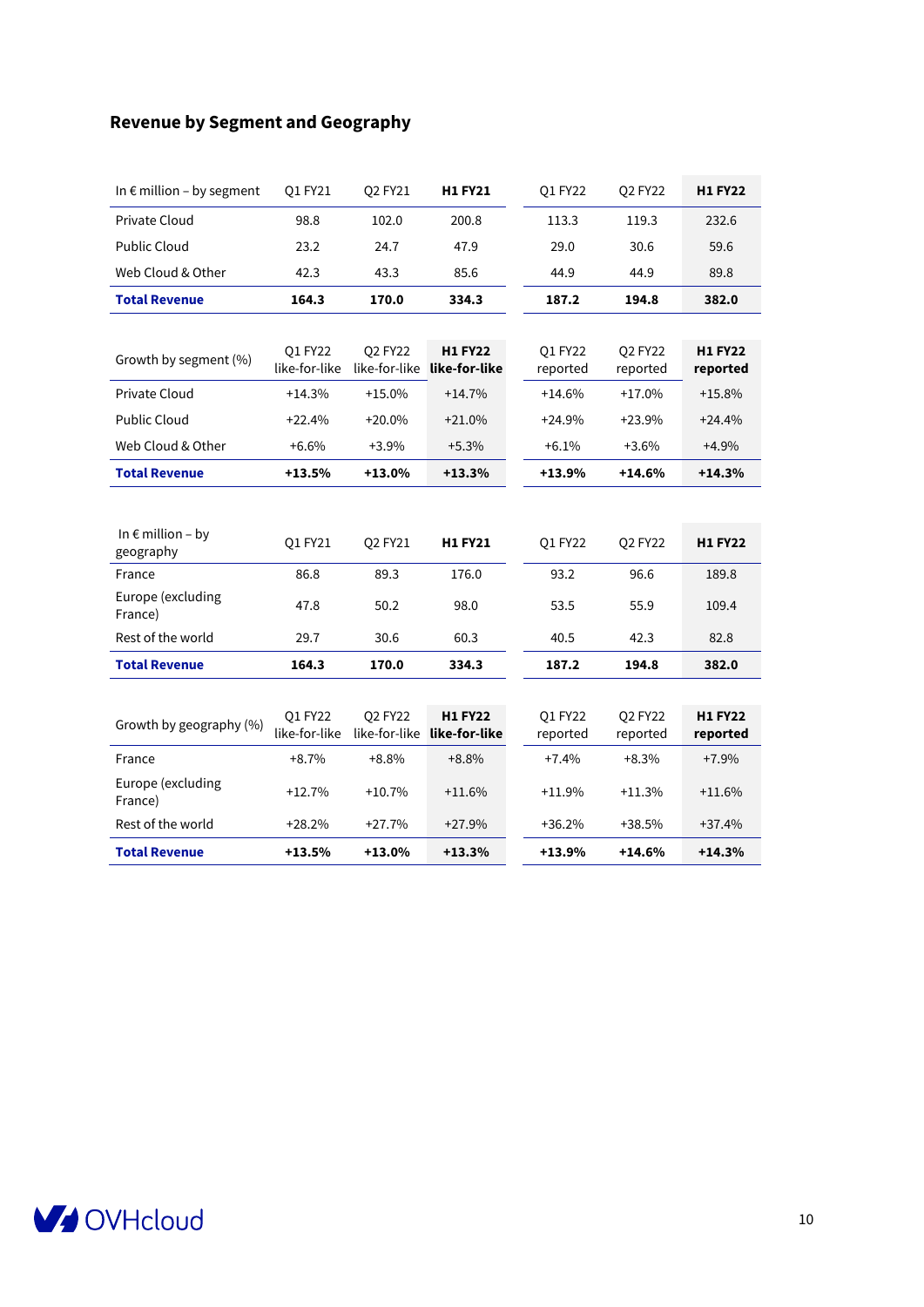## **Reconciliation of like-for-like and reported growth**

| In $\epsilon$ million - by segments | H1 2021<br>reported | Exchange rate<br>impacts | Impacts of<br>perimeter | H1 2021<br>like-for-like |
|-------------------------------------|---------------------|--------------------------|-------------------------|--------------------------|
| Private Cloud                       | 201                 | 3                        | 0                       | 204                      |
| <b>Public Cloud</b>                 | 48                  | $\mathbf 0$              | 2                       | 50                       |
| Web Cloud & Other                   | 86                  | 0                        | 0                       | 86                       |
| <b>Total Revenue</b>                | 334                 | 4                        | $\overline{2}$          | 340                      |
| <b>Private Cloud</b>                | 82                  | $\overline{2}$           | 0                       | 83                       |
| <b>Public Cloud</b>                 | 25                  | $\Omega$                 | 0                       | 26                       |
| Web Cloud & Other                   | 29                  | $\mathbf 0$              | 0                       | 29                       |
| <b>Total Current EBITDA</b>         | 135                 | $\overline{2}$           | 0                       | 138                      |
| <b>Private Cloud</b>                | 83                  | $\overline{2}$           | $\mathbf{0}$            | 85                       |
| <b>Public Cloud</b>                 | 25                  | $\mathbf{0}$             | 0                       | 26                       |
| Web Cloud & Other                   | 29                  | $\mathbf{0}$             | 0                       | 29                       |
| <b>Total Adjusted EBITDA</b>        | 138                 | $\mathbf{2}$             | 0                       | 141                      |
|                                     |                     |                          |                         |                          |
| In $\epsilon$ million - by segments | H1 2022<br>reported | Impacts of<br>perimeter  | Strasbourg impacts      | H1 2022<br>like-for-like |
| Private Cloud                       | 233                 | $\Omega$                 | $\overline{2}$          | 234                      |
| <b>Public Cloud</b>                 | 60                  | 0                        | 1                       | 61                       |
| Web Cloud & Other                   | 90                  | $\mathbf 0$              | $\mathbf 0$             | 90                       |
| <b>Total Revenue</b>                | 382                 | $\mathbf 0$              | $\overline{\mathbf{3}}$ | 385                      |
| <b>Private Cloud</b>                | 76                  | $\mathbf 0$              | $\overline{2}$          | 78                       |
| Public Cloud                        | 26                  | 0                        | 1                       | 27                       |
| Web Cloud & Other                   | 25                  | $\mathbf 0$              | $\mathbf 0$             | 26                       |
| <b>Total Current EBITDA</b>         | 128                 | $\mathbf 0$              | 3                       | 131                      |
| <b>Private Cloud</b>                | 92                  | $\mathbf 0$              | $\overline{2}$          | 93                       |
| <b>Public Cloud</b>                 | 30                  | 0                        | 1                       | 31                       |
| Web Cloud & Other                   | 31                  | $\mathbf 0$              | $\mathbf 0$             | 31                       |

| In $\epsilon$ million – by geographies | H1 2021<br>reported | Exchange rate<br>impacts | Impacts of<br>perimeter | H1 2021<br>like-for-like |
|----------------------------------------|---------------------|--------------------------|-------------------------|--------------------------|
| France                                 | 176                 | 0                        | $\Omega$                | 176                      |
| Europe (excluding France)              | 98                  |                          | 0                       | 99                       |
| Rest of the world                      | 60                  | 3                        | 2                       | 65                       |
| <b>Total Revenue</b>                   | 334                 | 4                        | $\mathbf{2}$            | 340                      |
|                                        |                     |                          |                         |                          |
| In $\epsilon$ million - by geographies | H1 2022             | Impacts of               |                         | H1 2022                  |
|                                        | reported            | perimeter                | Strasbourg impacts      | like-for-like            |
| France                                 | 190                 | 0                        | 2                       | 191                      |
| Europe (excluding France)              | 109                 | 0                        |                         | 110                      |
| Rest of the world                      | 83                  | 0                        | $\Omega$                | 83                       |

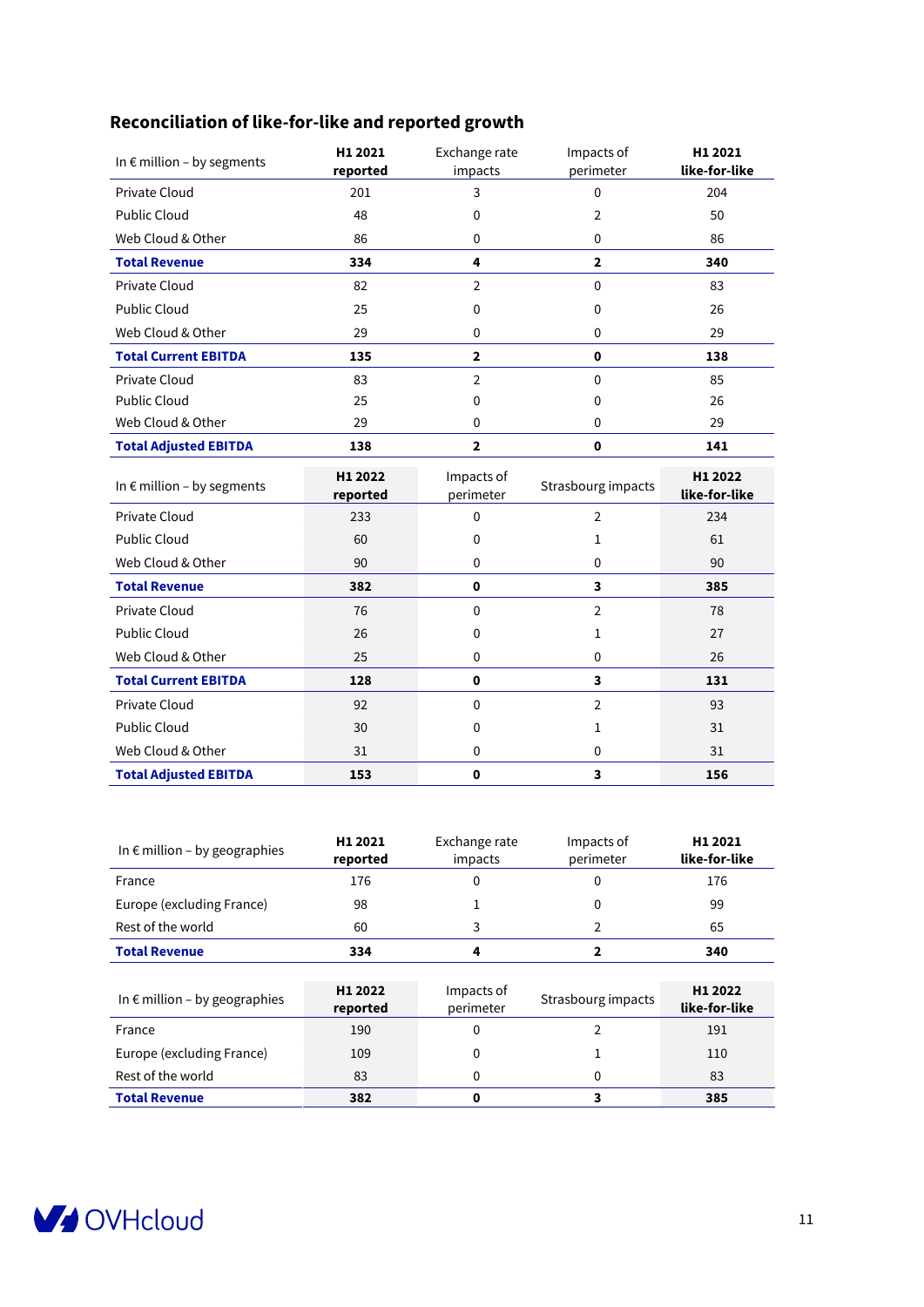### **Consolidated statement of income**

| (in thousand euros)                    | 1st semester | 1st semester |
|----------------------------------------|--------------|--------------|
|                                        | 2021         | 2022         |
| Revenue                                | 334,284      | 381,974      |
| Personnel expenses                     | (76, 476)    | (110, 926)   |
| Operating expenses                     | (122, 473)   | (142, 759)   |
| (1)<br><b>Current EBITDA</b>           | 135,335      | 128,289      |
| Depreciation and amortisation expenses | (105, 216)   | (129, 016)   |
| <b>Current operating income</b>        | 30,119       | (727)        |
| Other non-current operating income     |              | 145          |
| Other non-current operating expenses   | (10, 219)    | (20, 327)    |
| <b>Operating income</b>                | 19,900       | (20, 909)    |
| Cost of financial debt                 | (11, 499)    | (6, 445)     |
| Other financial income                 | 7,329        | 13,571       |
| Other financial expenses               | (9,069)      | (11, 334)    |
| <b>Financial result</b>                | (13, 239)    | (4,208)      |
| Pre-tax income (loss)                  | 6,660        | (25, 116)    |
| Income tax                             | (13, 129)    | (1,208)      |
| Consolidated net income (loss)         | (6, 469)     | (26, 324)    |

#### Earnings per share

| Basic earnings per ordinary share (in euros) | (0.04) | (0.14) |
|----------------------------------------------|--------|--------|
| Diluted earnings per share (in euros)        | (0.04) | (0.14) |

(1) The current EBITDA indicator corresponds to operating income before depreciation, amortisation and other non-current operating income and expenses.

### **Reconciliation between Current EBITDA and Adjusted EBITDA**

|                                                       | 1st semester | 1st semester |
|-------------------------------------------------------|--------------|--------------|
| (in thousand euros)                                   | 2021         | 2022         |
| <b>Current EBITDA</b>                                 | 135,335      | 128,289      |
| Equity-settled and cash-settled compensation<br>plans | 2.772        | 20,577       |
| Earn out compensation                                 |              | 4,461        |
| <b>Adjusted EBITDA</b>                                | 138,107      | 153,328      |

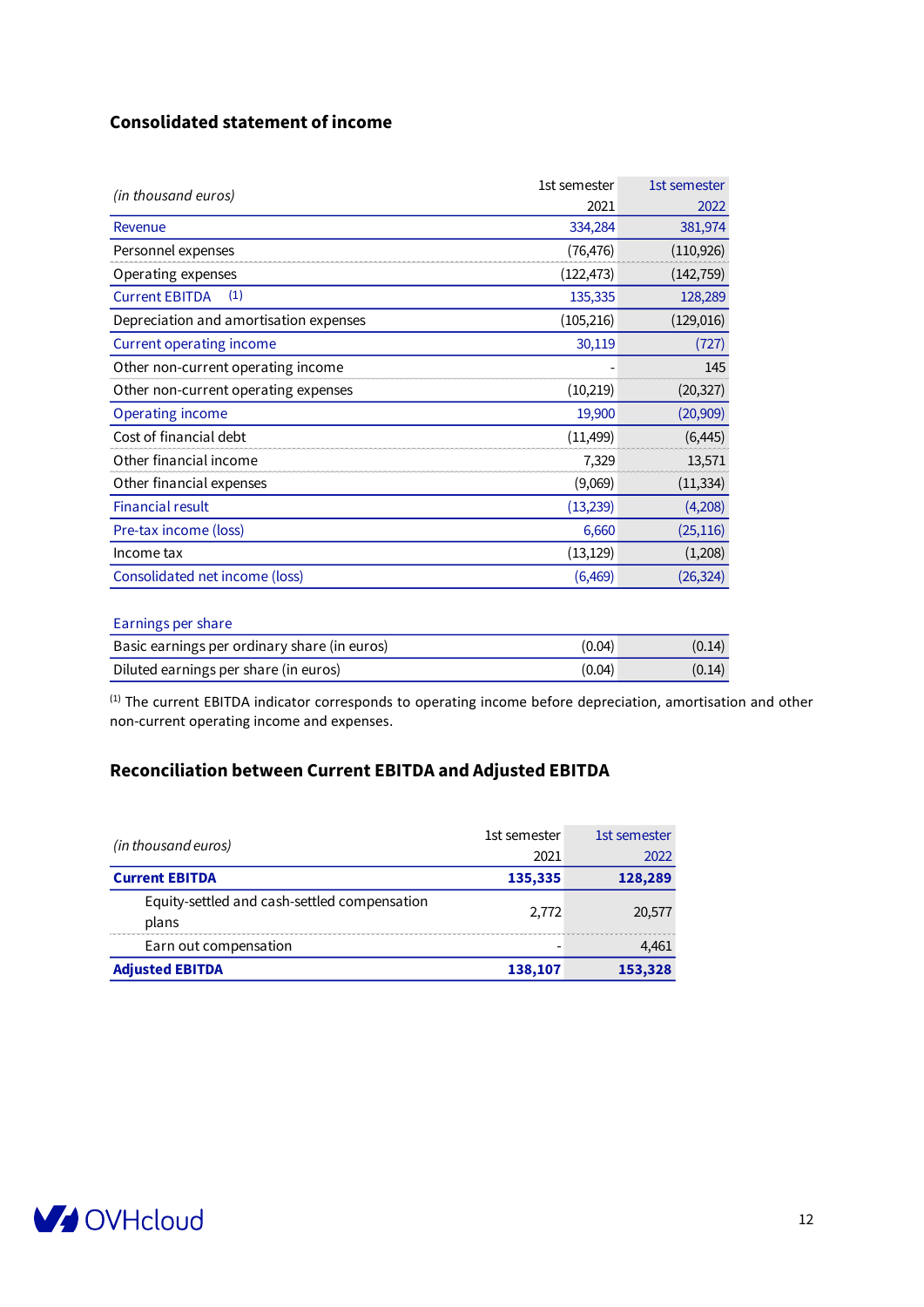## **Consolidated statement of financial position**

| (in thousand euros)                            | 31 August 2021 | 28 February 2022 |
|------------------------------------------------|----------------|------------------|
| Goodwill                                       | 33,836         | 29,524           |
| Other intangible assets                        | 141,739        | 191,664          |
| Property, plant and equipment                  | 797,045        | 866,890          |
| Rights of use assets                           | 49,277         | 42,435           |
| Non-current financial assets                   | 1,303          | 1,250            |
| Deferred tax assets                            | 7,058          | 10,174           |
| Total non-current assets                       | 1,030,258      | 1,141,937        |
| Trades receivables                             | 35,481         | 35,356           |
| Other receivables and current assets           | 131,959        | 79,045           |
| Current tax assets                             | 4,008          | 6,634            |
| Derivative financial instruments - assets      | 140            | 1,252            |
| Cash and cash equivalents                      | 53,610         | 99,190           |
| Total current assets                           | 225,198        | 221,477          |
| <b>TOTAL ASSETS</b>                            | 1,255,456      | 1,363,414        |
|                                                |                |                  |
| Share capital                                  | 170,779        | 190,340          |
| Share premiums                                 | 93,470         | 418,457          |
| Reserves and retained earnings                 | (123, 107)     | (124, 619)       |
| Net income (loss)                              | (32, 344)      | (26, 324)        |
| Equity                                         | 108,798        | 457,854          |
| Non-current financial debt                     | 639,583        | 497,156          |
| Non-current lease liabilities                  | 38,061         | 32,978           |
| Other non-current financial liabilities        | 16,921         | 16,483           |
| Non-current provisions                         | 6,011          | 6,105            |
| Deferred tax liabilities                       | 14,144         | 15,723           |
| Other non-current liabilities                  | 7,783          | 7,981            |
| <b>Total non-current liabilities</b>           | 722,503        | 576,426          |
| Current financial debt                         | 69,760         | 1,941            |
| Current lease liabilities                      | 14,837         | 13,037           |
| Current provisions                             | 31,361         | 27,819           |
| Accounts payable                               | 149,504        | 108,284          |
| Current tax liabilities                        | 1,694          | 4,118            |
| Derivative financial instruments - liabilities | 174            | 20               |
| Other current liabilities                      | 156,825        | 173,915          |
| <b>Total current liabilities</b>               | 424,155        | 329,134          |
| TOTAL LIABILITIES AND EQUITY                   | 1,255,456      | 1,363,414        |